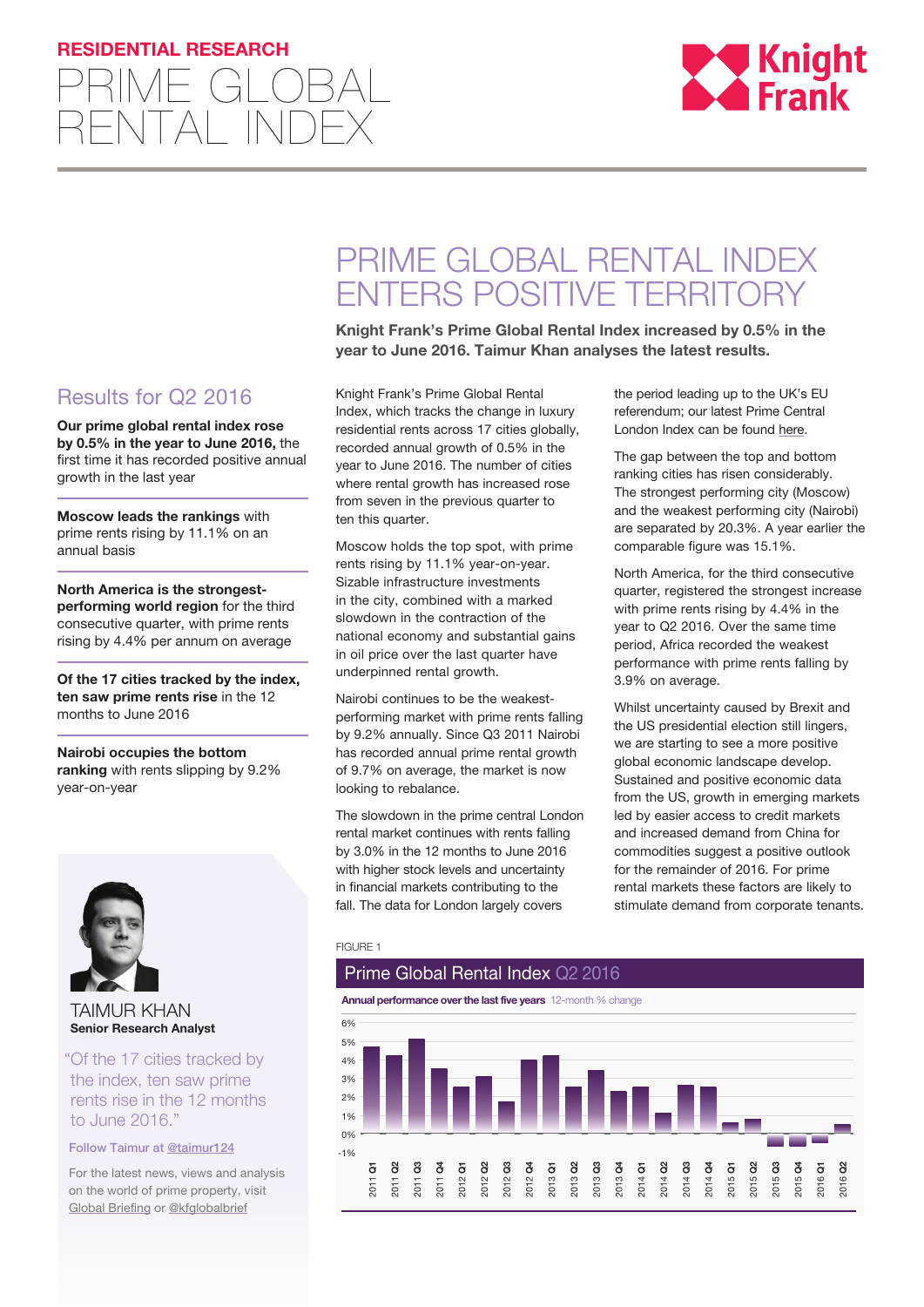## **PRIME GLOBAL RENTAL INDEX Q2 2016**



### FIGURE 3

**Prime residential rental growth by city** 



**Source:** Knight Frank Research, Miller Samuel/Douglas Elliman, Ken Corporation <sup>1</sup> London: new data is available for prime central London [here](http://www.knightfrank.co.uk/research/prime-central-london-rental-index-august-2016-4057.aspx). <sup>2</sup> Data is based on all rental contracts agreed above ¥ 300,000 or where the internal area is 30 tsubo+. <sup>3</sup> Asking rents only -10% -8% -6% -4% -2% 0% 2% 4% 6% 8% 10% 12%

#### FIGURE 4

### **Prime rents by world region**

Average of 12-month% change (Q2 2015-Q2 2016)



**Source:** Knight Frank Research, Miller Samuel/Douglas Elliman, Ken Corporation